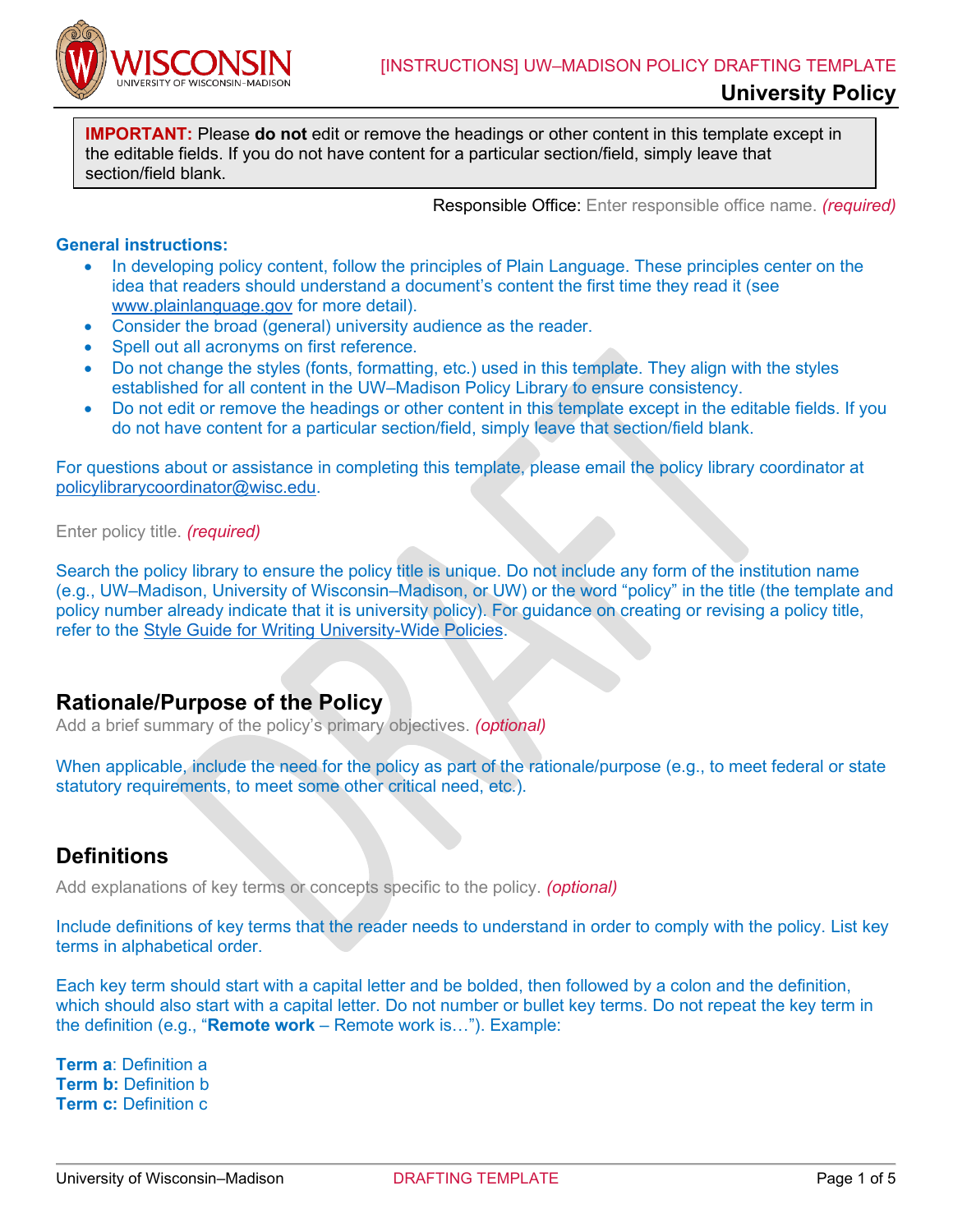# **Scope**

Add a general statement about who and/or what the policy applies to. *(optional)*

List groups who must know and adhere to the policy. In the absence of a scope statement, the policy is assumed to apply to all members of the UW–Madison community (including, but not necessarily limited to faculty, staff, students, users, and visitors).

# **Policy Details**

Add the content of the policy. *(required)*

As part of the policy details, address conditions and restrictions of the policy, as well as any exclusions or exceptions. Do **not** include the steps or processes for implementing or complying with the policy as part of the policy details; those should be covered in separate procedures.

Within the policy details section, add numbering and lettering to headings, subheadings, and main concepts, as well as **ordered lists,** using the following order for formatting:

I. Level 1 *(uppercase Roman numeral)* A. Level 2 *(uppercase letter)* 1. Level 3 *(Arabic numeral)*  a. Level 4 *(lowercase letter)* i. Level 5 *(lowercase Roman numeral)*

For example, if your policy has sections with the headings Policy Statement, Policy Detail, Restrictions, and Exclusions or Exceptions, each of those headings would be a Level 1 (uppercase Roman numeral).

For **unordered lists** within the policy details section, use bullets in the following order and format:

- Level 1 *(filled circle)*
	- o Level 2 *(open circle)*
		- Level 3 *(filled square)*
			- All deeper levels use filled square by default.

## **Related UW–Madison Policies**

List and provide the URL for any other UW–Madison policies that are closely related to the policy itself and may need to be known to users of the policy. *(optional)*

First, list all related **university-wide** policies in numeric order. Include the policy number and title, with no comma in between (e.g., UW-5059 Voting and Serving as an Election Official). Put a comma after the policy number and title and then type out (or copy and paste) the URL. Examples:

Policy a number and title, URL Policy b number and title, URL Policy c number and title, URL

Once you've listed all related university-wide policies, then list any related **school/college/division-level** policies, either in numeric order (if they have their own numbering) or alphabetically.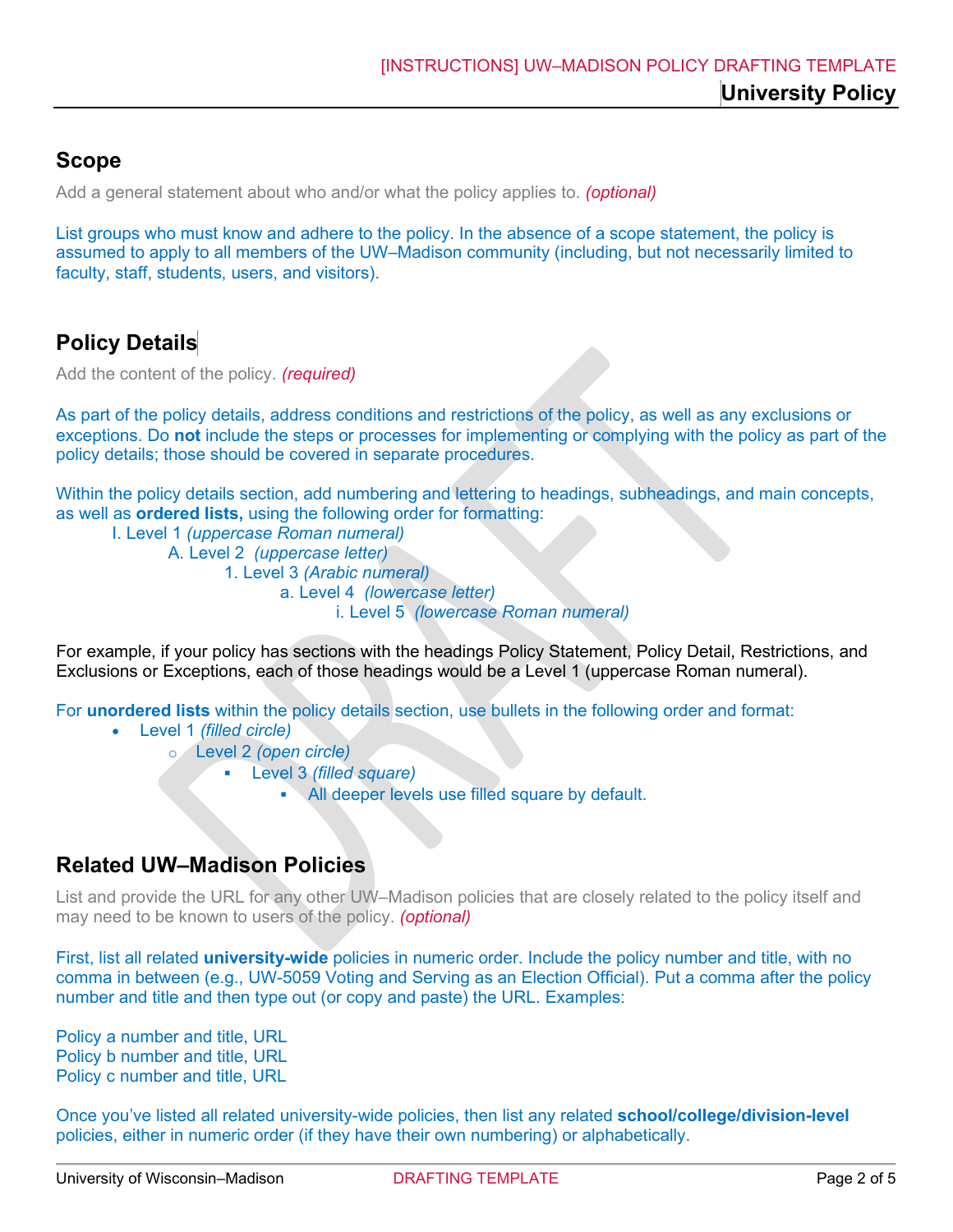If you are unsure which policies to list here—or whether a specific policy should be included—please contact the policy library coordinator at [policylibrarycoordinator@wisc.edu.](mailto:policylibrarycoordinator@wisc.edu)

## **Related UW–Madison Documents, Web Pages, or Other Resources**

List and provide the link (for a PDF, Word document, etc.) or URL for any related UW–Madison documents, web pages, or other resources that provide relevant information and may be necessary to ensure compliance with the policy. *(optional)*

List related documents, web pages, and other resources alphabetically. Ensure that the title you list matches the title on the document, web page, or other resource. Put a comma after the title and then type out (or copy and paste) the link or URL. Examples:

Document a, link or URL Document b, link or URL Document c, link or URL

If you are unsure which documents, web pages, or other resources to list here—or whether a specific item should be included—please contact the policy library coordinator at [policylibrarycoordinator@wisc.edu.](mailto:policylibrarycoordinator@wisc.edu)

## **External References**

List and provide the URL for any federal/state laws or regulations or any Board of Regents or UW System policies that mandate, authorize, or otherwise affect this policy. *(optional)*

List external references alphabetically. Use concise, descriptive, and meaningful names for external references. Put a comma after the name of the reference, and then type out (or copy and paste) the URL. Example:

Reference a, URL Reference b, URL Reference c, URL

If you are unsure which external references to list here—or whether a specific reference should be included please contact the policy library coordinator at [policylibrarycoordinator@wisc.edu.](mailto:policylibrarycoordinator@wisc.edu)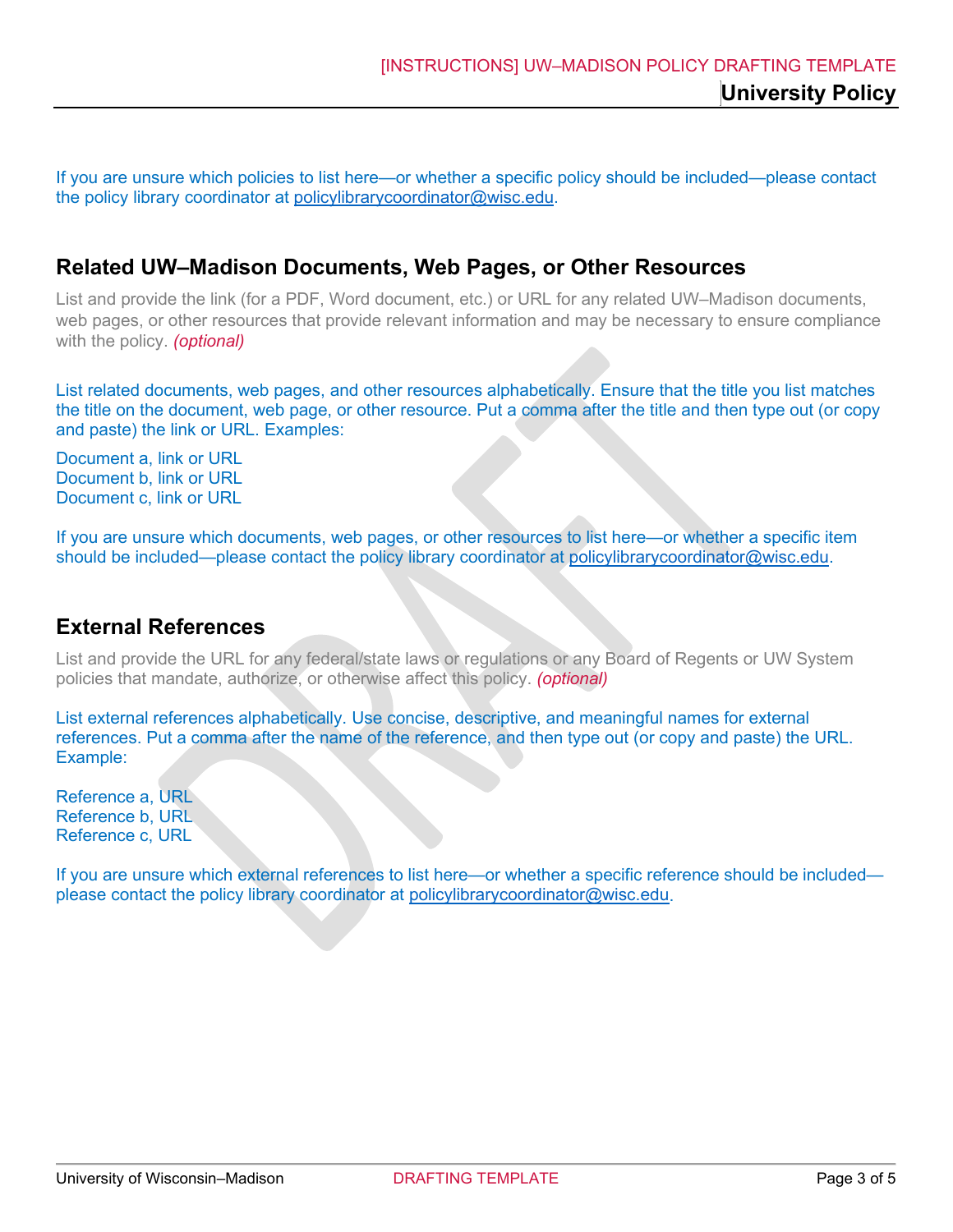# **Policy Administration**

### **Approval Authority**

Indicate the position or office with the right to issue, approve, or enforce the policy. *(required)*

#### Indicate a **single** position title.

There may other positions or bodies (e.g., groups, committees, etc.) that concur with the policy. You may list the titles of these concurring positions or bodies below the approval authority position title. Add a subheading above the list to clearly distinguish it from the approval authority (e.g., **Concurring Positions or Bodies).**  Concurring positions or bodies will be tracked by the library software but will not be displayed in the publicfacing version of the policy.

#### **Policy Manager**

Indicate the position (and by extension the incumbent in a position) responsible for the development and administration of the policy. *(required)*

Administration of policy includes policy interpretation and enforcement, as well as related procedures, processes, instructions, forms, and revisions. Depending on the scope of the subject matter, a policy may have more than one policy manager. If the policy has more than one policy manager, list the positions of all of them.

### **Policy Contact(s)**

Enter the information requested below for each individual who serves as a point of contact to answer questions on the policy and assist in interpretation of the policy. *(at least one policy contact is required; all information is required for each policy contact listed)*

| Policy contact's position title.                                                                            | Policy contact's position title.                                                                            | Policy contact's position title.                                                                            |
|-------------------------------------------------------------------------------------------------------------|-------------------------------------------------------------------------------------------------------------|-------------------------------------------------------------------------------------------------------------|
| Policy contact's full name.                                                                                 | Policy contact's full name.                                                                                 | Policy contact's full name.                                                                                 |
| Policy contact's email address.<br>A shared email address may be<br>used.<br>Policy contact's phone number. | Policy contact's email address.<br>A shared email address may be<br>used.<br>Policy contact's phone number. | Policy contact's email address.<br>A shared email address may be<br>used.<br>Policy contact's phone number. |

The policy contact is usually the subject matter expert designated by the Responsible Office.